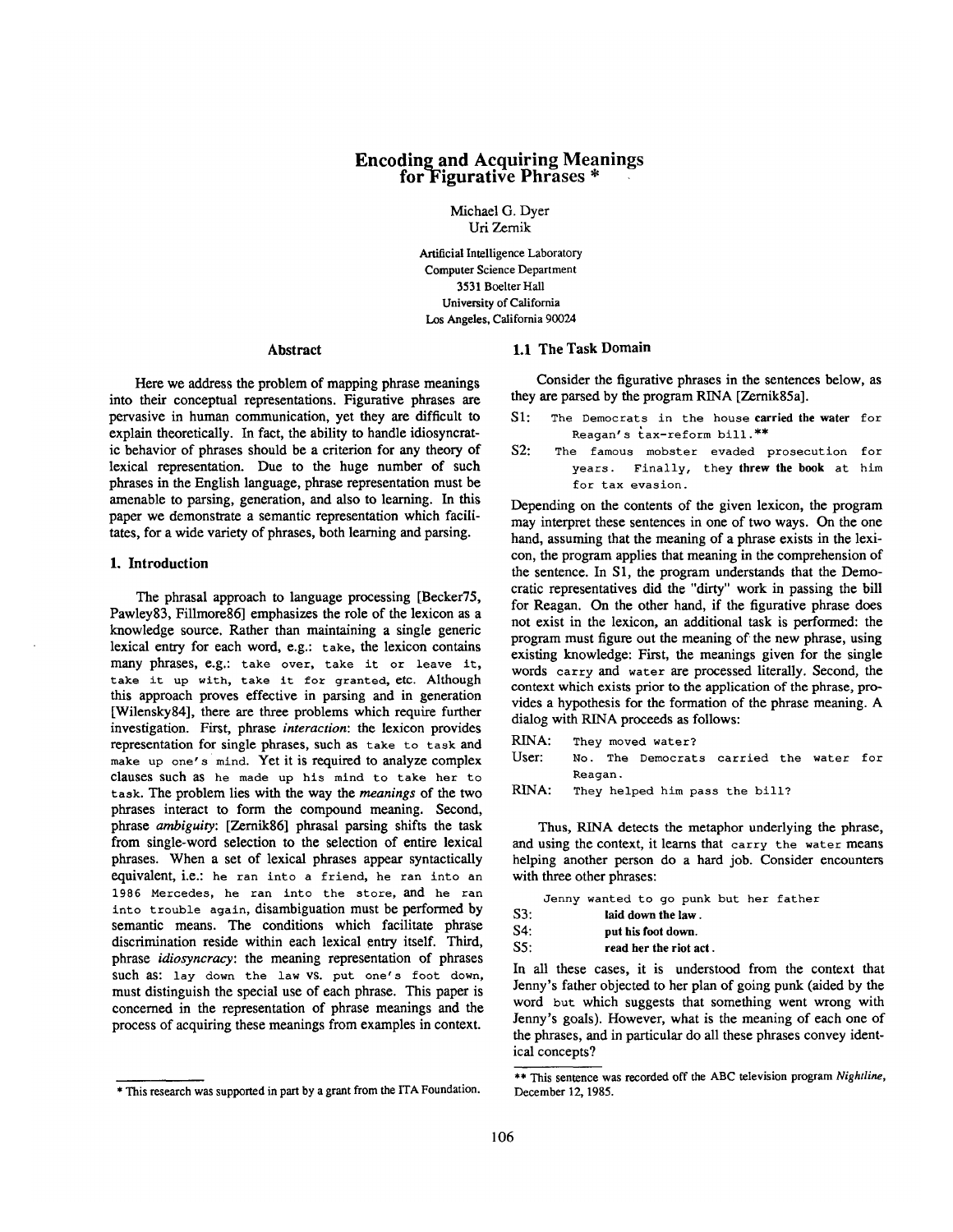# 1.2 The Issues

In encoding meanings of figurative phrases, we must address the following issues.

## **Underlying Knowledge**

What is the knowledge required in order to encode the phrase throw the book? Clearly, this knowledge includes the situation and the events that take place in court, namely the judge punishing the defendant.

The phrase carry the water, for example, requires two kinds of knowledge:

- (a) Knowledge about the act of carrying water which can support the analysis of the phrase metaphor.
- (b) Knowledge about general plans and goals, and the way one person agrees to serve as an agent in the execution of the plans of another person. This knowledge supports the analysis of the context.

While the phrases above could be denoted in terms of plans and goals, other phrases, i.e.: rub one's nose in it, climb the walls, and have a chip on one's shoulder require knowledge about emotions, such as *embarrassment*  and *frustration.* Unless the program maintains knowledge about *resentment,* the phrase have a chip on the shoulder, for example, cannot be represented. Thus, a variety of knowledge structures take place in encoding figurative phrases.

## **Representing Phrase Meanings and Connotations**

The appearance of each phrase carries certain implications. For example, John put his foot down implies that John refused a request, and on the other hand, John read the riot act implies that he reacted angrily about a certain event in the past. John gave Mary a hard time implies that he refused to cooperate, and argued with Mary since he was annoyed, while John laid down the law implies that John imposed his authority in a discussion. The representation of each phrase must account for such implications.

Three different phrases in sentences S3-S5 are applied in the same context. However, not any phrase may be applied in every context. For example, consider the context established by this paragraph:

S6: Usually, Mary put up with her husband's cooking, but when he served her cold potatoes for breakfast, she **put her foot** down.

Could the phrase in this sentence be replaced by the other two phrases: (a) lay down the law, or (b) read the riot act? While understandable, these two phrases are not appropriate in that context. The sentence she read him the riot act does not make sense in the context of debating food taste. The sentence she laid down the law does not make as much sense since there is no argument between individuals with non-equal authority. Thus, there are conditions for the applicability of each lexical phrase in various contexts. These conditions support phrase disambiguation, and must be included as part of a phrase meaning.

#### **Phrase Acquisition**

Phrase meanings are learned from examples given in context. Suppose the structure and meaning of put one's foot down is acquired through the analysis of the following sentences:

- S6: Usually, Mary put up with her husband's cooking, but when he served her cold potatoes for breakfast, she **put her foot** down.
- S7: Jenny was dating a new boyfriend and started to show up after midnight. When she came at 2am on a weekday, her father **put his foot down:** no more late dates.
- 58: From time to time I took money from John, and I did not always remember to give it back to him. He **put his foot down** yesterday when I asked him for a quarter.

Since each example contains many concepts, both appropriate and inappropriate, the appropriate concepts must be identified and selected. Furthermore, although each example provides only a specific episode, the ultimate meaning must be generalized to encompass further episodes.

## **Literal Interpretation**

Single-word senses (e.g.: the sense of the panicle into in run into another ear), as well as entire metaphoric actions (e.g.: carry the water in the Democratic representatives carried the water for Reagan's tax-reform bill) take part in forming the meaning of unknown figurative phrases. Can the meaning of a phrase be acquired in spite of the fact that its original metaphor is unknown, as is the case with read the riot act (what act exactly?) or carry the water (carry what water)?

## **2. The Program**

The program RINA [Zernik85b] is designed to parse sentences which include figurative phrases. When the meaning of a phrase is given, that meaning is used in forming the concept of the sentence. However, when the phrase is unknown, **the**  figurative phrase should be acquired from the context. The program consists of three components: phrasal parser, phrasal lexicon, and phrasal acquisition module.

## **2.1 Phrasal Parser**

A lexical entry, a *phrase,* is a triple associating a linguistic *pattern* with its *concept* and a *situation. A* clause in the input text is parsed in three steps:

- (1) Matching the phrase *pattern* against the clause in the text.
- (2) Validating in the context the relations specified by the phrase *situation.*
- (3) If both (1) and (2) are successful then instantiating the phrase *concept* using variable bindings computed in (1) and (2).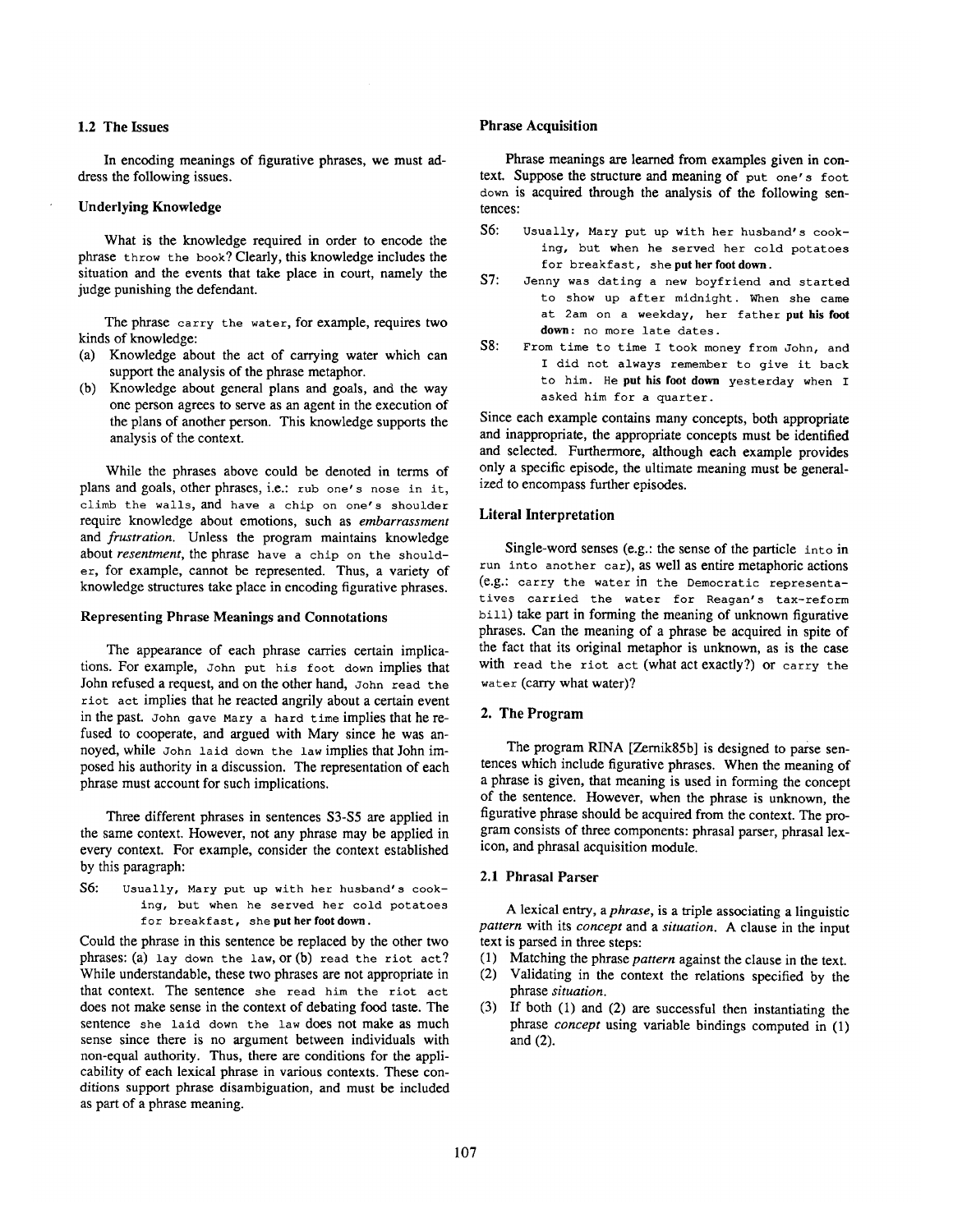For example, consider the sentence:

S9: Fred wanted to marry Sheila, but she ducked the issue for years. Finally **he put her on the**  spot.

The figurative phrase is parsed relative to the context established by the first sentence. Assume that the lexicon contains a single phrase, described informally as:

| phrase |                                                           |
|--------|-----------------------------------------------------------|
|        | pattern: Person1 put Person2 on the spot                  |
|        | situation: Person2 avoids making a certain tough decision |
|        | concept: Person1 prompts Person2 to make that decision    |

The steps in parsing the clause using this phrase are:

- (1) The pattern is matched successfully against the text. Consequently, Personl and person2 are bound to Fred and Sheila respectively.
- (2) The situation associated with the pattern is validated in the context. After reading the first phrase the context contains two concepts: (a) Fred wants to marry Sheila, and (b) she avoids a decision. The situation matches the input.
- (3) Since both (1) and (2) are successful, then the pattern itself is instantiated, adding to the context:

*Fred prompted Sheila to make up her mind.* 

Phrase *situation,* distinguished from phrase *concept,* is introduced in our representation, since it help solve three problems: (a) in *disambiguation* it provides a discrimination condition for phrase selection, (b) in *generation* it determines if the phrase is applicable, and (c) in *acquisition* it allows the incorporation of the input context as part of the phrase.

#### **2.2 Phrasal Lexicon**

RINA uses a declarative phrasal lexicon which is implemented through GATE [Mueller84] using *unification* [Kay79] as the grammatic mechanism. Below are some sample phrasal patterns.

PI: ?x <lay down> <the law>

P2: ?x throw <the book> <at ?v>

These patterns actually stand for the slot fillers given below:

| (verb   | (root lay) (modifier down))<br>(object (determiner the) (noun law))<br>P2: (subject ?x (class person))<br>(verb (root throw)) |  |
|---------|-------------------------------------------------------------------------------------------------------------------------------|--|
| (object | (object ?z (marker at) (class person)))<br>(determiner the) (noun book))                                                      |  |

This notation is described in greater detail in [Zernik85b].

## 2.3 Phrase Acquisition through Generalization and Refinement

Phrases are acquired in a process of hypothesis formation and error correction. The program generates and refines hypotheses about both the linguistic pattern, and the conceptual meaning of phrases. For example, in acquiring the phrase

carry the water, RINA first uses the phrase already existing in the lexicon, but it is too general a pattern and does not make sense in the context.

?x carry:verb ?z:phys-obj <for ?y>

Clearly, such a syntactic error stems from a conceptual error. Once corrected, the hypothesis is:

?x carry: verb < the water> < for ? y>

The meaning of a phrase is constructed by identifying salient features in the context. Such features are given in terms of scripts, relationships, plan/goal situations and emotions. For example, carry the water is given in terms of *agency* goal situation ( $2x$  executes a plan for  $2x$ ) on the background of *rivalry* relationship (?x and ?y are opponents). Only by detecting these elements in the context can the program learn the meaning of the phrase.

## 3. Conceptual Representation

The key for phrase acquisition is appropriate conceptual representation, which accounts for various aspects of phrase meanings.

Consider the phrase to throw the book in the following paragraph:

S2: The famous mobster avoided prosecution for years. Finally they **threw the** book at him for tax evasion.

We analyze here the components in the representation of this phrase.

#### 3.1 **Scripts**

Basically, the figurative phrase depicts the *trial script*  which is given below:

| (a) | The prosecutor says his arguments to the judge |
|-----|------------------------------------------------|
| (b) | The defendant says his arguments to the judge  |
| (c) | The judge determines the outcome, either:      |
|     | to punish the defendant<br>(1)                 |
|     | not to punish the defendant<br>(2)             |
|     |                                                |

This script involves a Judge, a Defendant, and a Prosecutor, and it describes a sequence of events. Within the script, the phrase points to a single event, the decision to punish the defendant. However, this event presents only a rough approximation of the real meaning which requires further refinement.

- (a) The phrase may be applied in situations that are more general than the trial script itself. For example:
- Sl0: When they caught him cheating in an exam for the third time, the dean of the school decided to **throw the** book at him.

Although the context does not contain the specific *trial script,* the *social authority* which relates the judge and the defendant exists also between the dean and John.

(b) The phrase in \$2 asserts not only that the mobster was punished by the judge, but also that a certain prosecution strategy was applied against him.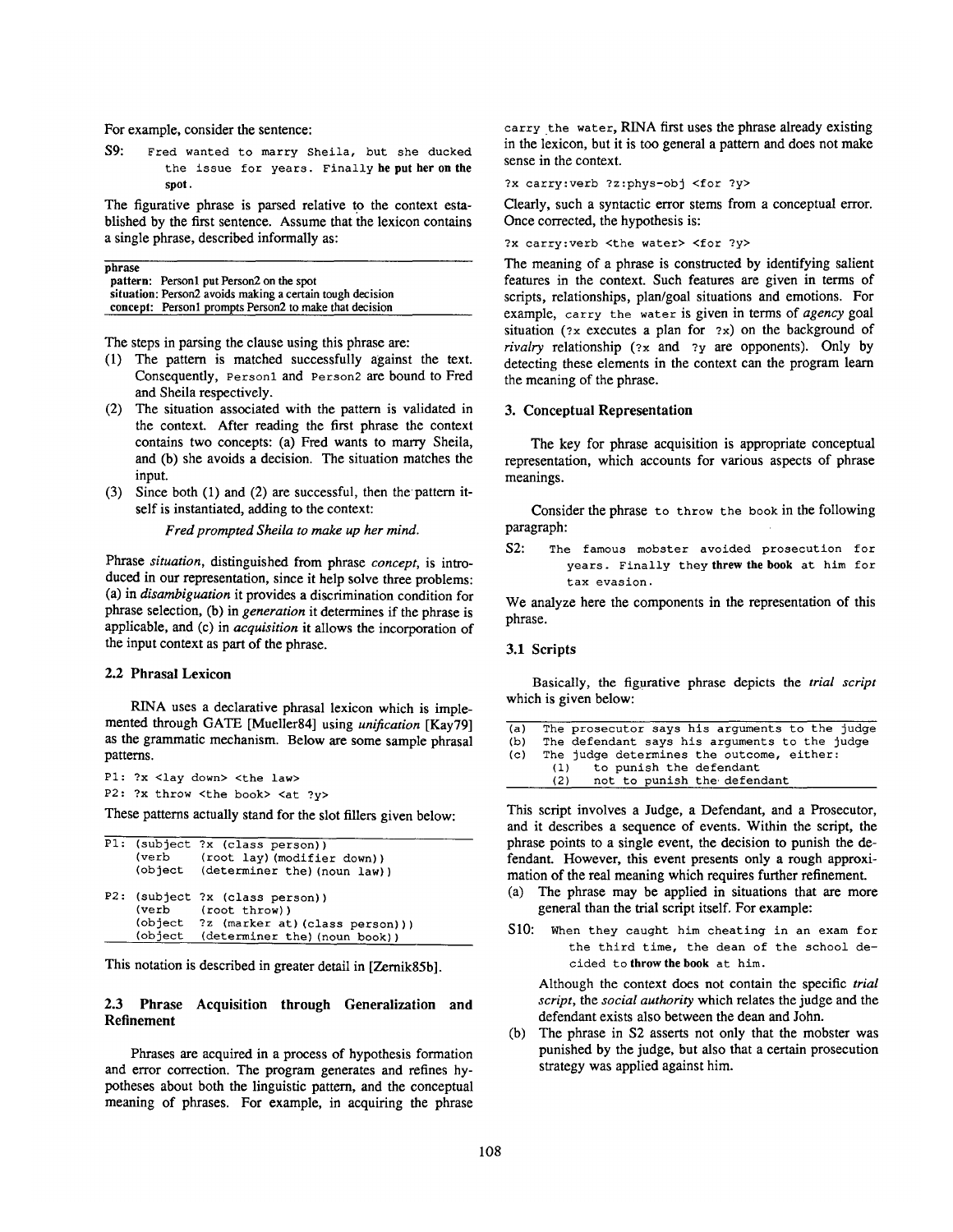#### 3.2 Specific **Plans and Goals**

In order to accommodate such knowledge, scripts incorporate specific planning situations. For example, in prosecuting a person, there are three options, a basic rule and two deviations:

- (a) Basically, for each law violation, assign a penalty as prescribed in the book.
- (b) However, in order to loosen a prescribed penalty, mitigating circumstances may be taken into account.
- (c) And on the other hand, in order to toughen a prescribed penalty, additional violations may be thrown in.

In S2 the phrase conveys the concept that the mobster is punished for tax evasion since they cannot prosecute him for his more serious crimes. It is the selection of this particular prosecution plan which is depicted by the phrase. The phrase representation is given below,

| phrase  |                                                                                                                                                                  |
|---------|------------------------------------------------------------------------------------------------------------------------------------------------------------------|
| pattern | ?x:person throw:verb<br><the book=""> <at ?y:person=""></at></the>                                                                                               |
|         | situation (\$trial (prosecution ?x)<br>$(\text{defendant } ?y)$ )                                                                                                |
| concept | (act (select-plan<br>(actor prosecution)<br>(plan(ulterior-crime<br>(crime ?c)<br>$(c$ rime-of $?y))$ ))<br>(result (thwart-goal<br>(qoal 2q)<br>$(qoal-of ?y))$ |
|         |                                                                                                                                                                  |

where *ulterior-crime* is the third prosecution plan above.

## 3.3 **Relationships**

The *authority* relationship [Schank78, Carbonel179] is pervasive in phrase meanings, appearing in many domains: judge-defendant, teacher-student, employer-employee, parentchild, etc. The existence of *authority* creates certain expectationsi if X presents an *authority* for Y, then:

- (a) X issues rules which Y has to follow.
- (b) Y is expected to follow these rules.
- (c) Y is expected to support goals of X.
- (d) X may punish Y if Y violates the rules in (a).
- (e) X cannot dictate actions of Y; X can only appeal to Y to act in a certain way.
- (f)  $X$  can delegate his authority to  $Z$  which becomes an authority for Y.

In S10, the dean of the school presents an authority for John. John violated the rules of the school and is punished by the dean. More phrases involving authority are given by the following examples.

- S11: I thought that parking ticket was unfair so I took it up with the Judge.
- S12: My boss wanted us to stay in the office until 9pm every evening to finish the project on time. Everybody was upset, but nobody stood up to the boss.
- S13: Jenny's father laid down the law: no more late dates.

The representation of the phrase take it up with, for example, is given below:

| phrase  |                                         |  |                                          |  |  |
|---------|-----------------------------------------|--|------------------------------------------|--|--|
| pattern | ?x:person <take:verb up=""></take:verb> |  |                                          |  |  |
|         |                                         |  | ?z:problem <with ?y:person=""></with>    |  |  |
|         |                                         |  | situation (authority (high ?y) (low ?x)) |  |  |
| concept |                                         |  | (act (auth-appeal(actor ?x)              |  |  |
|         |                                         |  | (to 2y) (object 2z)                      |  |  |
|         | (purpose (act                           |  | (auth-decree                             |  |  |
|         |                                         |  | (actor ?v)                               |  |  |
|         |                                         |  | (to 2x)                                  |  |  |
|         |                                         |  | (object ?z))                             |  |  |
|         |                                         |  | (result (support-plan                    |  |  |
|         |                                         |  | $(\text{plan-of } ?x))$ )                |  |  |
|         |                                         |  |                                          |  |  |

The underlying situation is an *authority* relationship between X and Y. The phrase implies that X appeals to Y so that Y will act in favor of X.

# **3.4 Abstract Planning Situations**

General planning situations, such as *agency, agreement, goal-conflict and goal-coincidence* [Wilensky83] are addressed in the examples below.

S1: The Democrats in the house carried the water for Reagan in his tax-reform bill.

The phrase in S1 is described using both *rivalry and agency.*  In contrast to expectations stemming from *rivalry,* the actor serves as an agent in executing his opponent's plans. The representation of the phrase is given below:

| phrase  |                                                          |
|---------|----------------------------------------------------------|
| pattern | ?x:person carry:verb                                     |
|         | <the ?z:plan="" water=""> <for ?y:person=""></for></the> |
|         | situation (rivalry (actorl ?x) (actor2 ?y))              |
|         | concept (agency (agent ?x)                               |
|         | $(\text{plan } ?z)$                                      |
|         | $\left(\text{plan-of } ?\text{V}\right)$                 |

Many other phrases describe situations at the abstract goal/plan level. Consider S14:

S14: I planned to do my CS20 project with Fred. I backed out of it when I heard that he had flunked CS20 twice in the past.

Back out of depicts an agreed plan which is cancelled by one party in contradiction to expectations stemming from the agreement.

S15: John's strongest feature in arguing is his ability to fall back on his quick wit.

Fall back on introduces a *recovery* of a goal through an alternative plan, in spite of a *failure* of the originally selected plan.

516: My standing in the tennis club deteriorated since I was bogged down with CS20 assignments the whole summer.

In bog down, a goal competition over the actor's time exists between a major goal (tennis) and a minor goal (CS20). The major goal fails due to the efforts invested in the minor goal.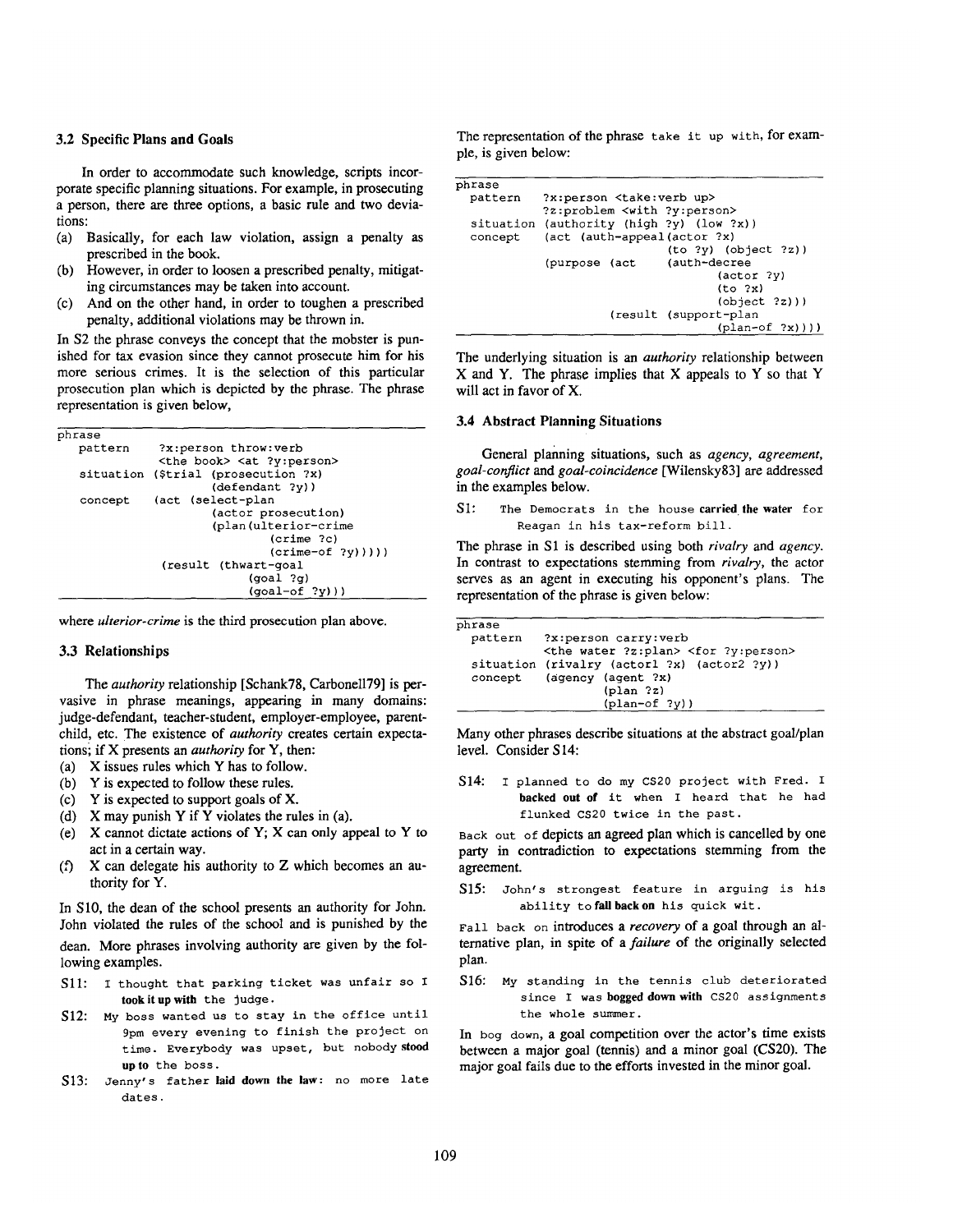## **3.5 Emotions and Attitudes**

In text comprehension, emotions [Dyer83, Mueller85] and attitudes are accounted for in two ways: (a) they are generated by goal/planning situations, such as goal failure and goal achievement, and (b) they generate goals, and influence plan selection. Some examples of phrases involving emotions **are**  given below. *Humiliation* is experienced by a person when other people achieve a goal which he falls to achieve. The phrase in S17 depicts humiliation which is caused when John reminds the speaker of his goal situation:

S17: I failed my CS20 class. My friend John **rubbed**  my nose in it by telling me that he got an A+.

*Resentment* is experienced by a person when a certain goal of his is not being satisfied. This goal situation causes the execution of plans by that person to deteriorate. The phrase in S18 depicts such an attitude:

S18: Since clients started to complain about John, his boss asked him if he had a **chip on his shoulder.** 

*Embarrassment* is experienced by a person when his plan failure is revealed to other people. The phrase in S19, depicts embarrassment which is caused when a person is prompted to make up his mind between several bad options.

519: Ted Koppel **put his guest on the spot** when he asked him if he was ready to denounce appartheid in South Africa.

In all the examples above, it is not the emotion itself which is conveyed by the phrase. Rather, the concept conveys a certain goal situation which causes that emotion. For example, in \$20 (rub one' s nose) a person does something which *causes the*  speaker to experience *humiliation.* 

## **4. Learning Phrase Meanings**

Consider the situation when a new phrase is first encountered by the program:

User: The Democrats in the house carried the water for Reagan's tax-reform bill.

RINA: They moved water?

User: No. They carried the water for him.

RINA: They helped him pass the bill.

Three sources take part in forming the new concept, (a) the linguistic clues, (b) the context, and (c) the metaphor.

## **4.1 The Context**

The context prior to reading the phrase includes two concepts:

- (a) Reagan has a goal of passing a law.
- (b) The Democrats are Reagan's rivals-they are expected to thwart his goals, his legislation in particular.

These concepts provide the phrase *situation* which specifies the context required for the application of the phrase.

#### **4.2 The Literal Interpretation**

The literal interpretation of carried the water as "moved water" does not make sense given the goal/plan situation in the context. As a result, RINA generates the literal interpretation and awaits confirmation from the user. If the user repeats the utterance or generates a negation, then RINA generates a number of utterances, based on the current context, in hypothesizing a novel phrase interpretation.

## **4.3 The Metaphor**

Since the action of moving water does not make sense literally, it is examined at the level of plans and goals: Moving water from location A to B is a low-level plan which supports other high-level plans (i.e., using the water in location B). Thus, at the goal/plan level, the phrase is perceived as: "they executed a low-level plan as his agents" (the *agency* is suggested by the prepositional phrase: for his tax-reform bill; i.e., they did an act for his goal). This is taken as the phrase *concept.* 

#### **4.4 The Constructed Meaning**

The new phrase contains three parts:

- (a) The phrase *pattern* is extracted from the example sentence:
- ?x carry: verb <the water> <for ?y>
- (b) The phrase *situation* is extracted from the underlying context:
- (rivalry (actorl ?x) (actor2 ?y))
- (c) The phrase *concept* is taken from the metaphor:

(plan-agency (actor ?x) (plan ?z) (plan-of ?y))

Thus, the phrase means that in a rivalry situation, an opponent served as an agent in carrying out a plan.

#### 5. Future Work and Conclusions

The *phrasal* approach elevates language processing from interaction among single words to interaction among entire phrases. Although it increases substantially the size of the lexicon, this *chunking* simplifies the complexity of parsing since clauses in the text include fewer modules which interact in fewer ways. The phrasal approach does reduce the power of the program in handling non-standard uses of phrases. For example, consider the situation where a mobster kidnaps a judge, points the gun at him, and says: No funny book you could throw at me now would do you any good!\*. Our current parser would certainly fail in matching the syntactic pattern and inferring the ironic meaning. The analysis of such a sentence would require that the program *associate* the two existing phrases, the general throw something and the figurative throw the book, and make inferences about the pun meant by the mobster. Such examples show that it is difficult to capture human behavior through a single parsing paradigm.

<sup>\*</sup> This example is attributed to an anonymous **referee.**